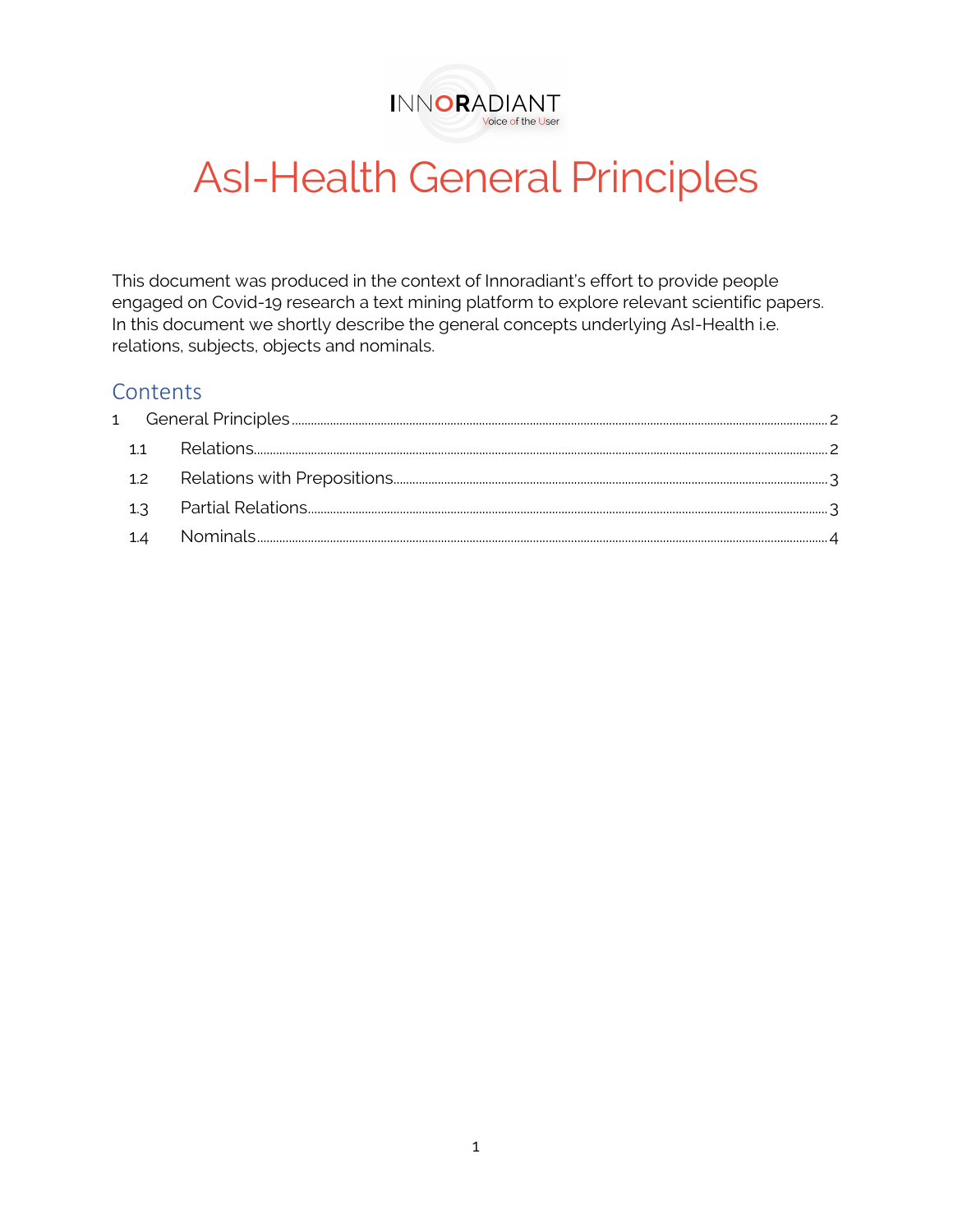

# 1 General Principles

#### 1.1 Relations

AsI-Health is a platform for disclosing semantic information captured from a corpus of scientific paper and preprint about Covid-19. The core of the semantic information is represented by relations, also called triples. Shortly a relation is just a fact, a claim, an event which relates two actors/entities. For instance in

#### Comorbidities significantly increased the death risk.

There is a relation between the entity *comorbidity* (the **subject**) and the entity *risk* (the object) which is mediated by the verb *increase* (the predicate). We informally represent such a relation as comorbidity-increase-risk.

Besides capturing standard direct syntactic relations, AsI-Health uses Natural Language Processing techniques to capture relations that might be hidden by syntax. For instance the relation comorbidity-increase-risk could have been extracted from

The risk was increased by comorbidities.

or

Comorbidities, which increase the risk, where observed…

The same NLP techniques are applied to generalize over semantic relations that are not strictly equivalent. For instance sentences such as

The risk will be increased by comorbidities

or

## "Comorbidities should increase the risk.

are not equivalent to our initial sentence, still, for the sake of generality, AsI-Health treat then in the same way (i.e. it extracts comorbidity-increase-risk). We are aware of the fact that in some situation this might be an oversimplification, but for the time being we prefer to favor high retrieval to high precision: indeed behind AsI-Health there is always an expert able to make the distinction between the different nuances. In the future we are likely to deal with these aspects in terms of features, such as modality, tens, etc.

Negation, on the contrary, is dealt this directly by changing the relation name. So

Comorbidities do not increase the risk.

will become something as comorbidity-increase not-risk.

Finally, we would like to point out the fact that arguments of relations are not always nominal in nature, even though this is the most frequent case. In complex sentences such as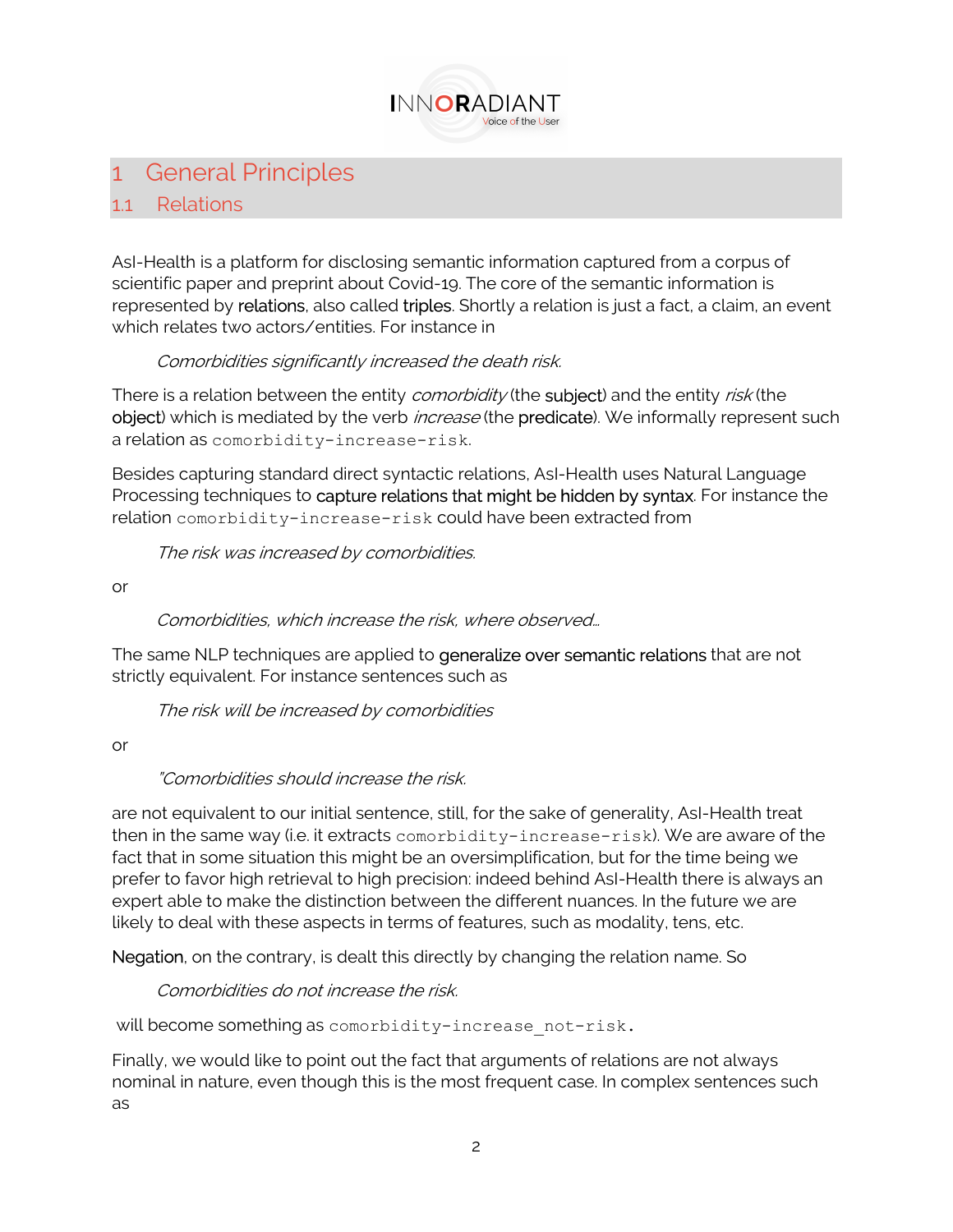

#### We believe that comorbidities will significantly increase the death risk

we will have (at least) two relations, namely comorbidity-increase-risk and webelieve-increase. Of course we are aware of the fact that this is a poor treatment of intensional contexts, but for the time being this is what we can do to deal with such a complex topic. In the future we hope to be able to cope with the phenomenon either via reification or via featurization.

## 1.2 Relations with Prepositions

Of course semantic relations are expressed also by preposition, as in:

#### SARS-CoV-2 uses the same receptor for host cell entry.

In general the correct representation of this sentence would be something like "There is an action of SARS-CoV-2 using a receptor and this action is for entering host cell". Such a logical representation would however be too complex to be represented in the current data model and would require a sophisticated query language to be retrieved.

We decided therefore to make use of pseudo-relations and transform the above sentence in something like SARS CoV 2-use-receptor and SARS CoV 2-use for-entry. The representation is redundant but it allows dealing with prepositional relations in exactly the same way as standard subject-object relations (notice that in the representation of triples the dash (-) represents the separator between subject, predicate and object, whereas the underscore (\_) represent group of words grouped together in a single logical token.

## 1.3 Partial Relations

Partial relations are relations where either the subject or the object is absent. This might because one of them was really absent as in:

The contagion rate was reduced significantly.

In other cases the link is difficult to capture as in:

The contagion rate was reduced significantly but in order to be stopped by the current measures a different control system should be deployed…

Where it is clear the logical object of *stop* is rate but we can currently only extract something like measure-stop.

Finally we can have uncomplete relations due to parsing errors (missed identification of subject/object)